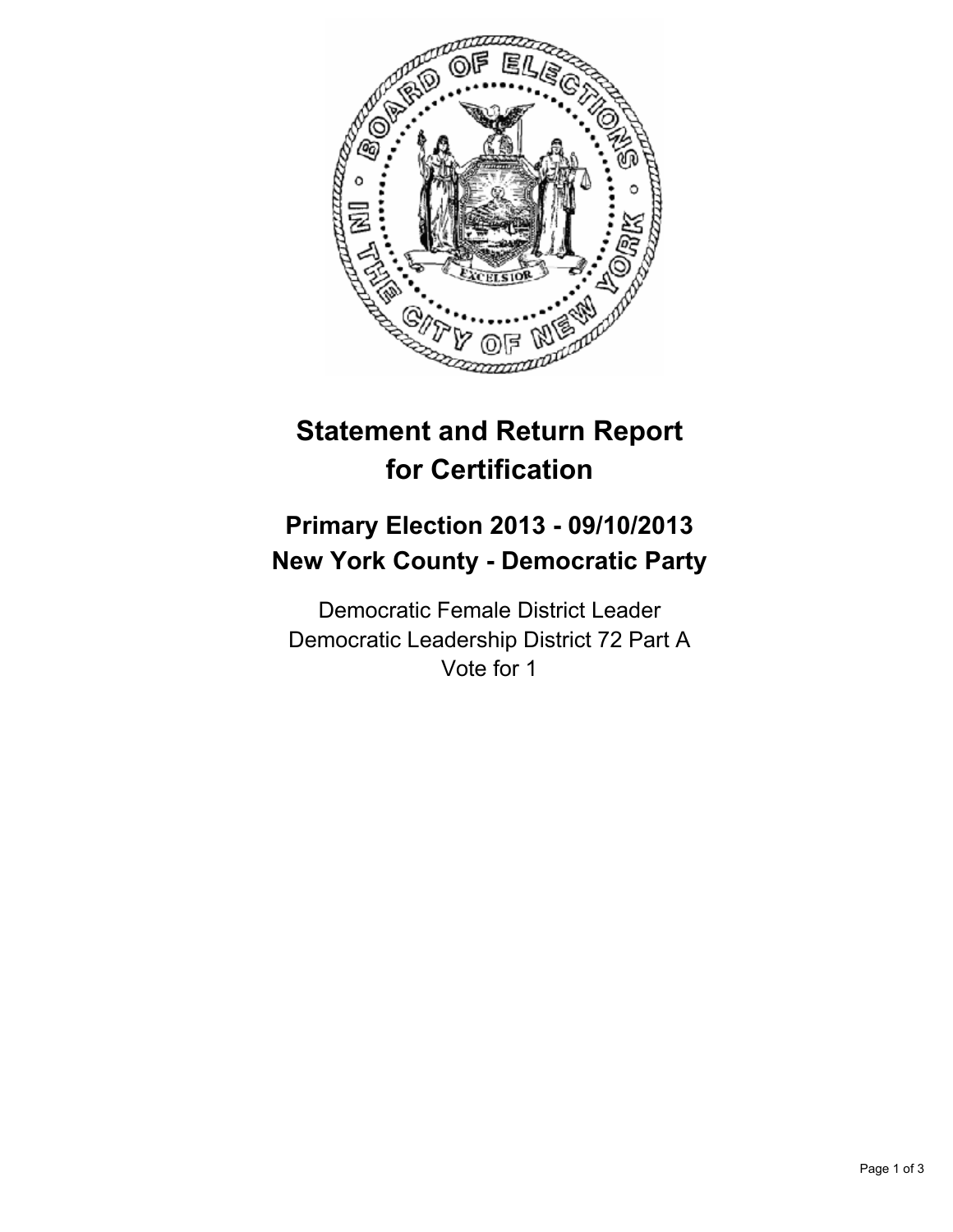

### **Assembly District 72**

| <b>EMERGENCY</b>     | 0     |
|----------------------|-------|
| ABSENTEE/MILITARY    | 53    |
| <b>FEDERAL</b>       | 0     |
| SPECIAL PRESIDENTIAL | 0     |
| AFFIDAVIT            | 106   |
| ALBANIA LOPEZ        | 1,412 |
| <b>MARIA MORILLO</b> | 2,037 |
| <b>Total Votes</b>   | 3.449 |
|                      |       |